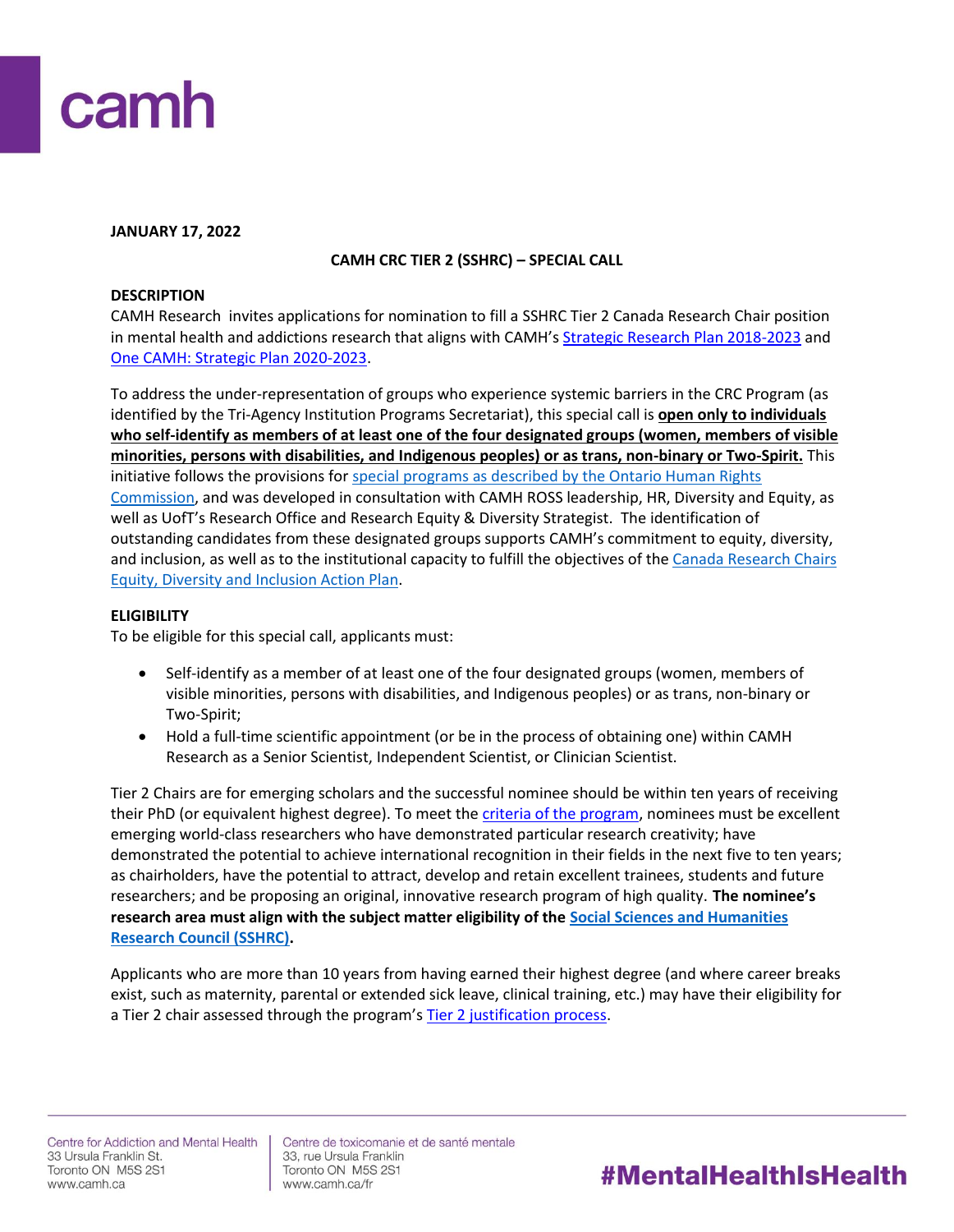CAMH discourages individuals from holding a Canada Research Chair in addition to other research chairs. Applicants who currently hold another research chair must contact [grants.awards@camh.ca](mailto:grants.awards@camh.ca) by February 1, 2022 to determine their eligibility, at the discretion of the VPR. Determining factors may include, but are not limited to, funding period overlap and purpose of funds.

# **APPLICATION REQUIREMENTS**

Applicants must submit the following material to [grants.awards@camh.ca](mailto:grants.awards@camh.ca?subject=CRC%20T2%20Fall%202021%20-%20Special%20Call) **by February 17, 2022**:

- 1. **Notice of Intent (4 pages + references)**: The NOI must describe the quality of the nominee, the proposed research program, and alignment with CAMH's organizational and research strategic plans. Please use th[e template](http://ishare.camh.ca/sites/RSO/services/grants/Documents/Grants%20-%20CRC%20T2_NOI%20Template_FINAL.docx) provided.
- 2. **CV**: Only the [CIHR Biosketch CV](https://cihr-irsc.gc.ca/e/48437.html) o[r NIH Biosketch](https://grants.nih.gov/grants/forms/biosketch.htm) formats will be accepted.
- 3. **Self-Identification Form**: The self-identification form can be accessed [here](http://ishare.camh.ca/sites/RSO/services/grants/Documents/Grants%20-%20CRC_Self-Identification%20Form_Winter2022_FINAL.docx) (details on data collection below).

# **SUBMISSION INSTRUCTIONS**

These instructions must be followed to submit your NOI. Incomplete application packages will not be considered.

- Your Notice of Interest and CV must be saved as a single PDF named *LASTNAME.Firstname\_CRC\_T2\_Winter2022*.
- Your self-identification form is not part of the review package, and should be submitted as a separate file.
- Use the email subject "CRC T2 Winter 2022 Special Call"
- Submit the package t[o grants.awards@camh.ca](mailto:grants.awards@camh.ca?subject=CRC%20T2%20Fall%202021%20-%20Special%20Call) by February 17, 2022.

# **SELECTION PROCESS AND CRITERIA**

The CAMH CRC Selection Committee will evaluate applicants based on the application packages provided, using the CRC program's criteria. The successful applicant will be invited to submit a full nomination package to the CRC program. CAMH is committed to providing nominees with the support required to secure the CRC, and will assist with application development. For more detailed information on the internal selection process, please consult CAMH's *[CRC Policy AR 1.18](http://ishare.camh.ca/sites/RSO/policies-sops/Documents/Policies/AR-1.18-Canada-Research-Chair.pdf)* and [CRC Action Plan.](https://www.camh.ca/en/science-and-research/science-and-research-staff-directory/research-chairs) Further information regarding nomination and eligibility criteria [may be found here.](http://www.chairs-chaires.gc.ca/program-programme/nomination-mise_en_candidature-eng.aspx)

# **CAREER INTERRUPTIONS**

CAMH recognizes that researchers have varying career paths and that career interruptions due to personal circumstances can be part of an excellent academic record. Search committee members have been instructed to give careful consideration to, and be sensitive to the impact of, career interruptions in their assessments.

camh